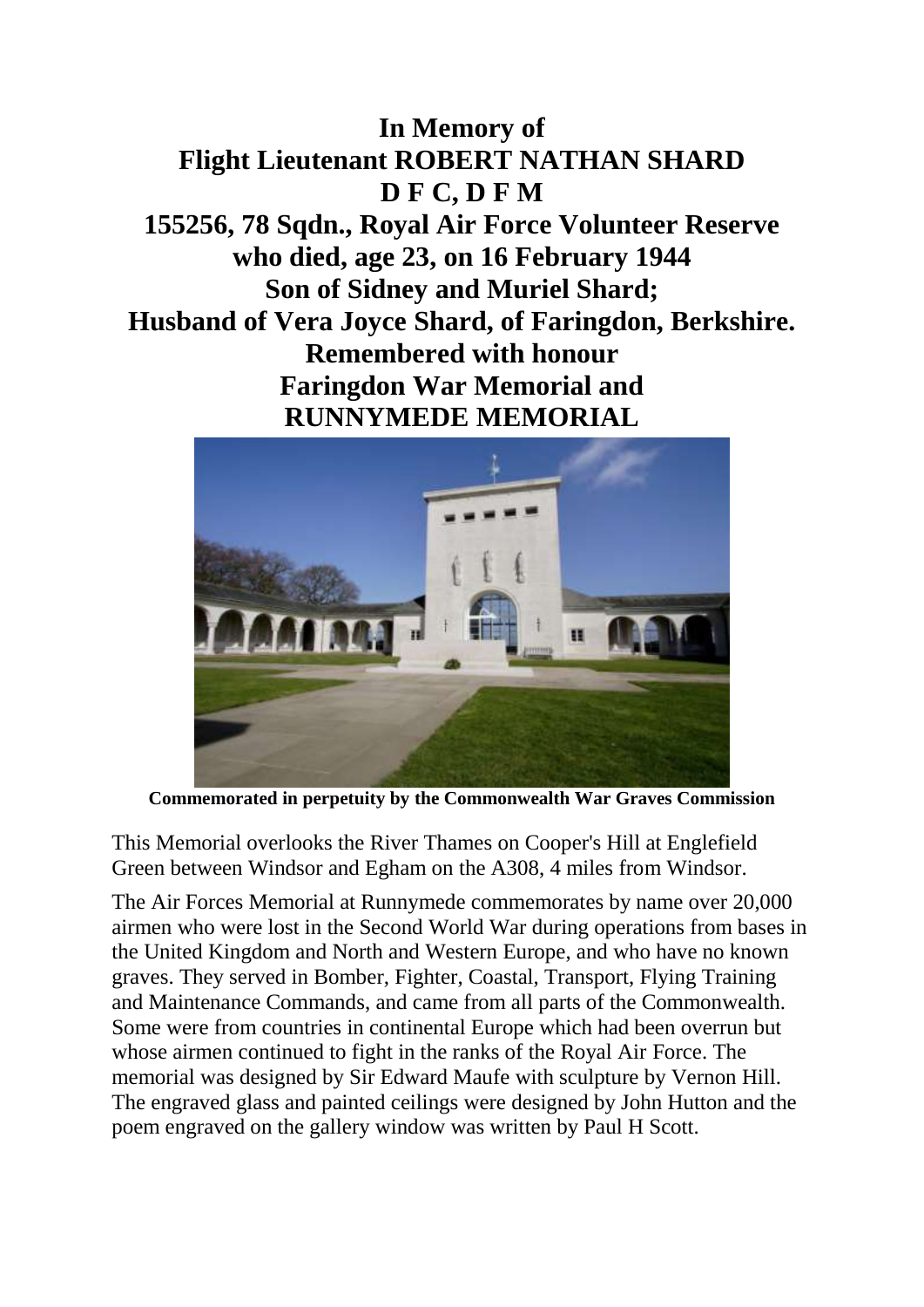## **DFC Citation**

Air Ministry, 15th February, 1944.

The KING has been graciously pleased to approve the following awards in recognition of gallantry displayed in flying operations against the enemy: — (continued)

Distinguished Flying Cross.

Acting Flight Lieutenant Robert Nathan SHARD, D.F.M. (155256), Royal Air Force Volunteer Reserve, No. 78 Squadron.

Distinguished Flying Medal.

Can/R69999 Flight Sergeant Ross Barrett IRWIN, Royal Canadian Air Force, No. 78 Squadron.

This officer and airman were pilot and flight engineer respectively of an aircraft detailed to attack Magdeburg one night in January, 1944. During the operation the aircraft was attacked by a fighter and sustained much damage. The astrodome was shot away, the mid-upper and rear turrets were put out of action and the hydraulic gear was damaged; the port inner propeller blade was also damaged. The fighter made repeated attacks but Flight Sergeant Irwin, standing with his head protruding through the aperture which had been previously covered by the astro-dome, gave the necessary directions to his pilot who was thus able to out-manoeuvre and eventually evade the attacker. Later, one of the starboard engines had to be feathered. Nevertheless, Flight Lieutenant Shard flew the aircraft back to this country where he landed the bomber safely in spite of badly damaged flaps and burst tyres on two of the landing wheels. This officer and airman displayed great courage, determination and devotion to duty.

## **DFM Citation**

The DFM was gazetted on 22 Jan 1943 when he was with 40 Sqn

Sgt Shard has a long and distinguished record of operation, flying in sorties against targets in Italy and North Africa. One night in September. 1942 he was detailed to attack enemy concentrations in the battle area. He released his bombs, starting a fire on a petrol dump and another among enemy transport After returning to base and resting for 40 minutes, he returned and attacked the same target.

He was posted into 78 Sqn on 23 Oct 43 and flew his first op as a second pilot on the night of 03/04 Nov 43 to Dusseldorf. He then flew as captain to: 23/24 Nov Frankfurt; 26/27 Nov Stuttgart; 03/04 Dec Leipzig; 20/21 Jan Berlin 21/22 Jan Magdeburg - did not attack target as bombs jettisoned when attacked by enemy aircaft, Rear gunner killed two others wounded.

Robert flew from 78 Sqn RAF Breighton Yorks in a Halifax Bomber Mk V, Ser: LV798, XID: EY-A